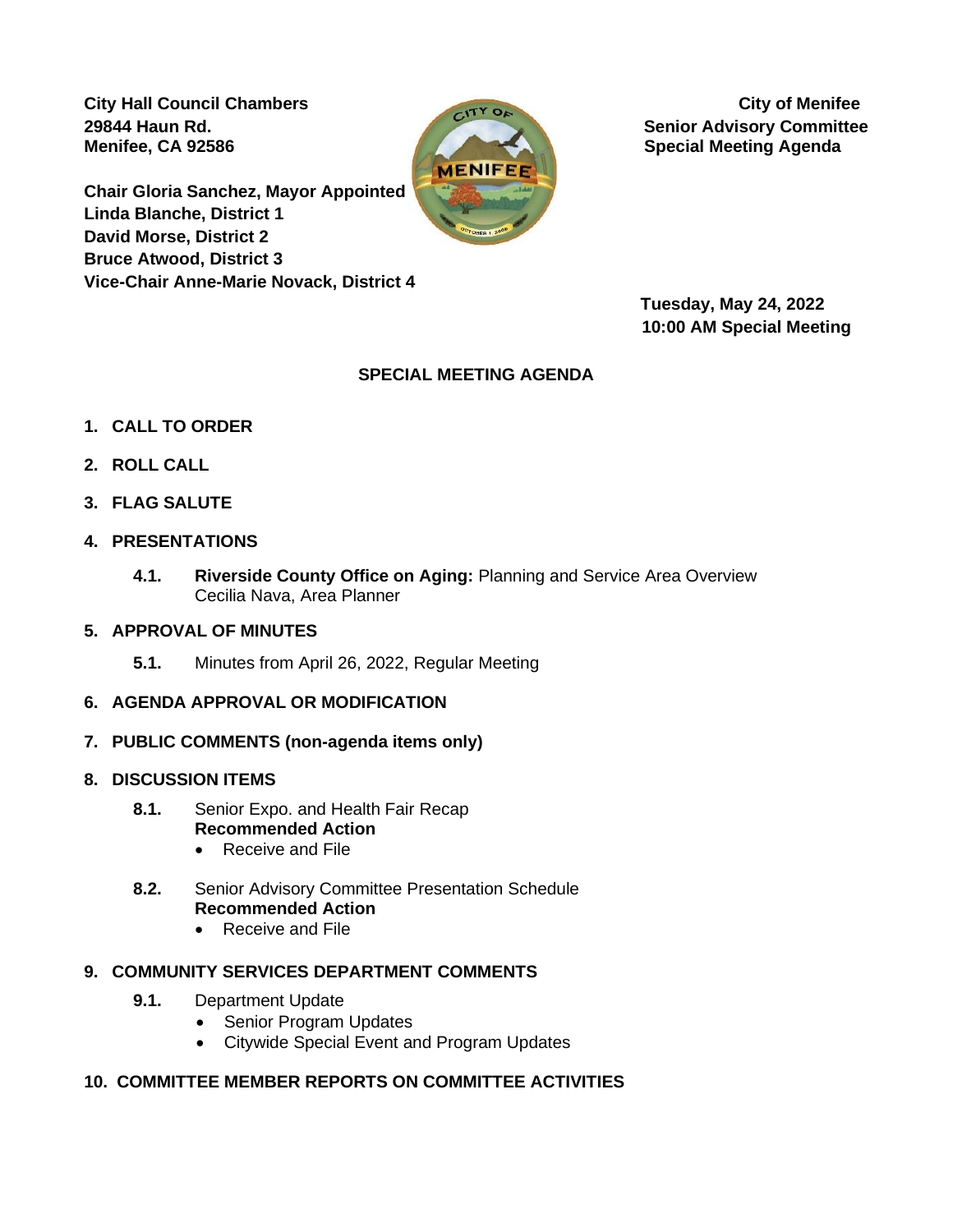### **11. FUTURE AGENDA REQUESTS FROM COMMITTEE MEMBERS**

#### **12. ADJOURNMENT**

*The purpose of the Senior Advisory Committee meetings are to conduct the city's business. Please see our decorum policy notes below.*

#### *Decorum Policy Notes*

*Please use a speaker request form when you wish to address the Committee. The Committee anticipates and encourages public participation at its Committee meeting, both on agenda items and during the public comments period. Please use respect by not having your cell phones on, refrain from talking in the audience or outbursts that may be disruptive. While we encourage participation, we ask there be a mutual respect for the proceedings.*

#### *Agenda Material*

*Materials related to an item on this Agenda, including those submitted to the Committee after distribution of the agenda packet, and are available for public inspection by contacting Aisha Jemmott-Wilson at (951) 672-9673 during normal business hours.*

#### *Compliance with the Americans with Disabilities Act*

*If you need special assistance to participate in this meeting, you should contact Stephanie Roseen, Deputy City Clerk, at (951) 672-6777 during normal business hours. Notification 72 hours prior to the meeting will enable the City to make reasonable arrangements to assure accessibility to this meeting.*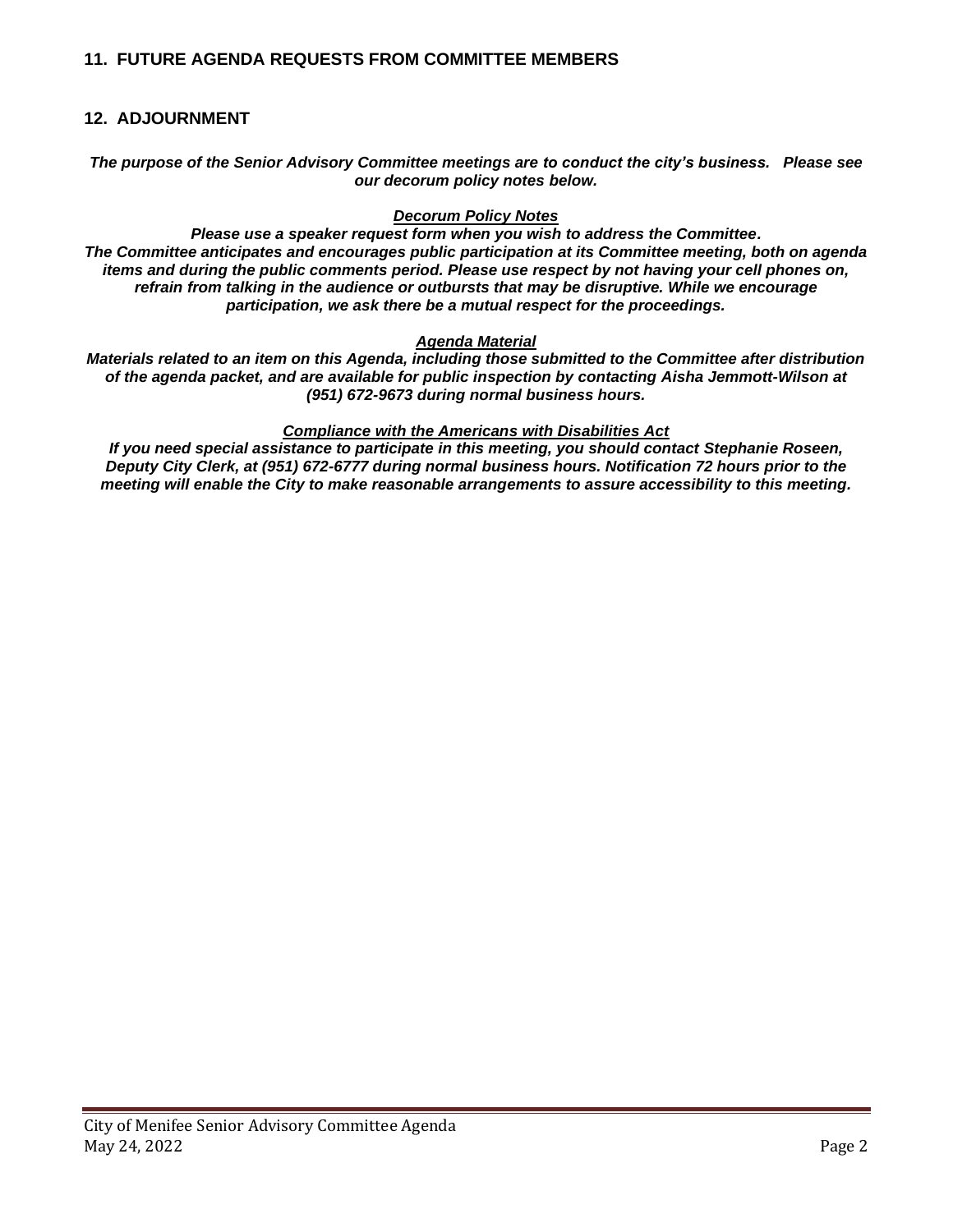# **City of Menifee Senior Advisory Committee Regular Meeting Minutes Tuesday, April 26, 2022**

# **1. CALL TO ORDER**

Committee Chair Gloria Sanchez called the meeting to order at 10:00 AM.

# **2. ROLL CALL**

Present were: Committee Chair, Gloria Sanchez; Committee Vice Chair, Anne-Marie Novack; Committee Member, Bruce Atwood; Committee Member, David Morse; Committee Member, Linda Blanche; Community Services Manager, Mariana Mitchell; Community Services Supervisor, Cynthia Morquecho; Community Services Coordinator, Aisha Wilson; and six members of the public

# **3. FLAG SALUTE**

# **4. PRESENTATION**

**4.1. Inland Empire Resource Center:** Program and Service Overview Dwayne T. Wright, BS, PEARLS Counselor

# **5. APPROVAL OF MINUTE**

**5.1.** Minutes from March 22, 2022

A motion to approve the March 22, 2022, minutes with modifications was made by Committee Member Atwood

Committee Vice Chair Novack seconded motion.

Motion unanimously approved.

# **6. AGENDA APPROVAL OR MODIFICATION**

A motion to approve the agenda was made by Committee Member Blanche

Committee Member Morse seconded motion

Motion unanimously approved.

# **7. PUBLIC COMMENTS (non-agenda items only) NONE**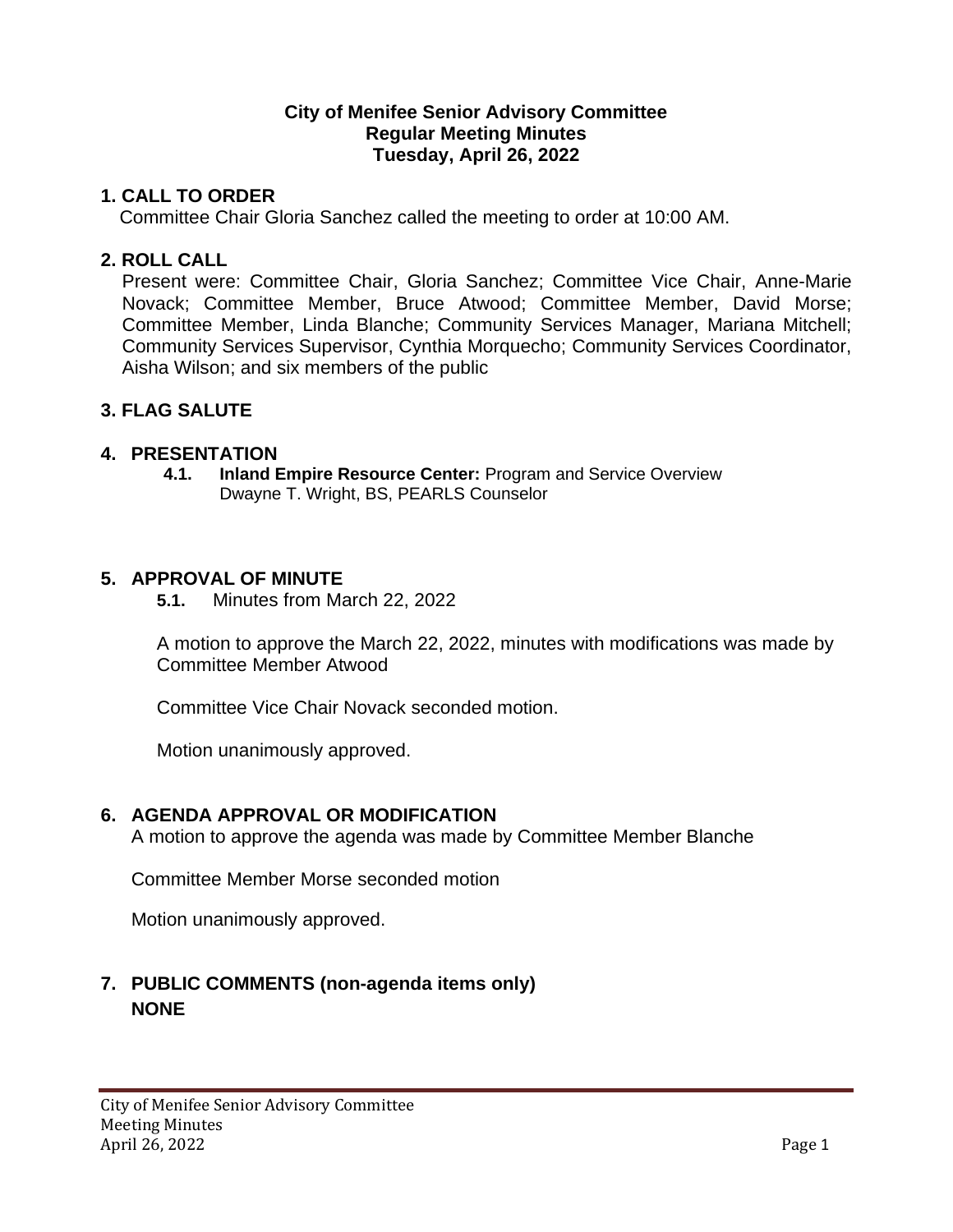# **8. DISCUSSION ITEMS**

- **8.1.** Park Tour Schedule **Recommended Action**
	- Receive and File

Committee Chair Sanchez reminded everyone to wear comfortable shoes. She then asked the for the status of the parks brochure.

Community Services Manager Mariana Mitchell informed the committee that the brochure is being updated with the recommendations from both SAC and Parks, Recreation and Trails Commission (PRTC).

# **9. COMMUNITY SERVICES DEPARTMENT COMMENTS 9.1 Department Update**

- Senior Program Updates
	- Citywide Special Event and Program Updates

Committee Chair Sanchez thanked Committee Member Atwood and Committee Vice Chair Novack.

Committee Member Morse asked about the status of the Focus Newsletter, and when it will be released.

Committee Chair Sanchez stated on May 4<sup>th</sup> at 6:00pm, the Senior Advisory Committee will be presented a proclamation at the City Council meeting. She encouraged all committee members to attend. She mentioned she will also be given the opportunity to recognize WWII veteran 98 years Bill Corwin and Menifee resident who just receive his High School Diploma.

# **10. COMMITTEE MEMBER REPORTS ON COMMITTEE ACTIVITIES**

Committee Member Blanche reported that she attended the Menifee Better Together event, and that it was the largest event in district one.

Committee Member Morse mentioned how he reached out to Councilmember Liesemeyer who is involved with HICAP, and is working with the organization to create a resource guide.

Committee Member Atwood stated that on April 15<sup>th</sup> he was invited to the Taco Trail meeting. He also mentioned he plans on attending the City Council Meeting. Learning the and Bolts of Advocacy.

Committee Vice Chair Novack stated that she attended the Menifee Better Together. She also mentioned that she is working with Lazy Creek Coordinator Michael Rinehart to select a teen for the Teen of the Quarter & Year Awards.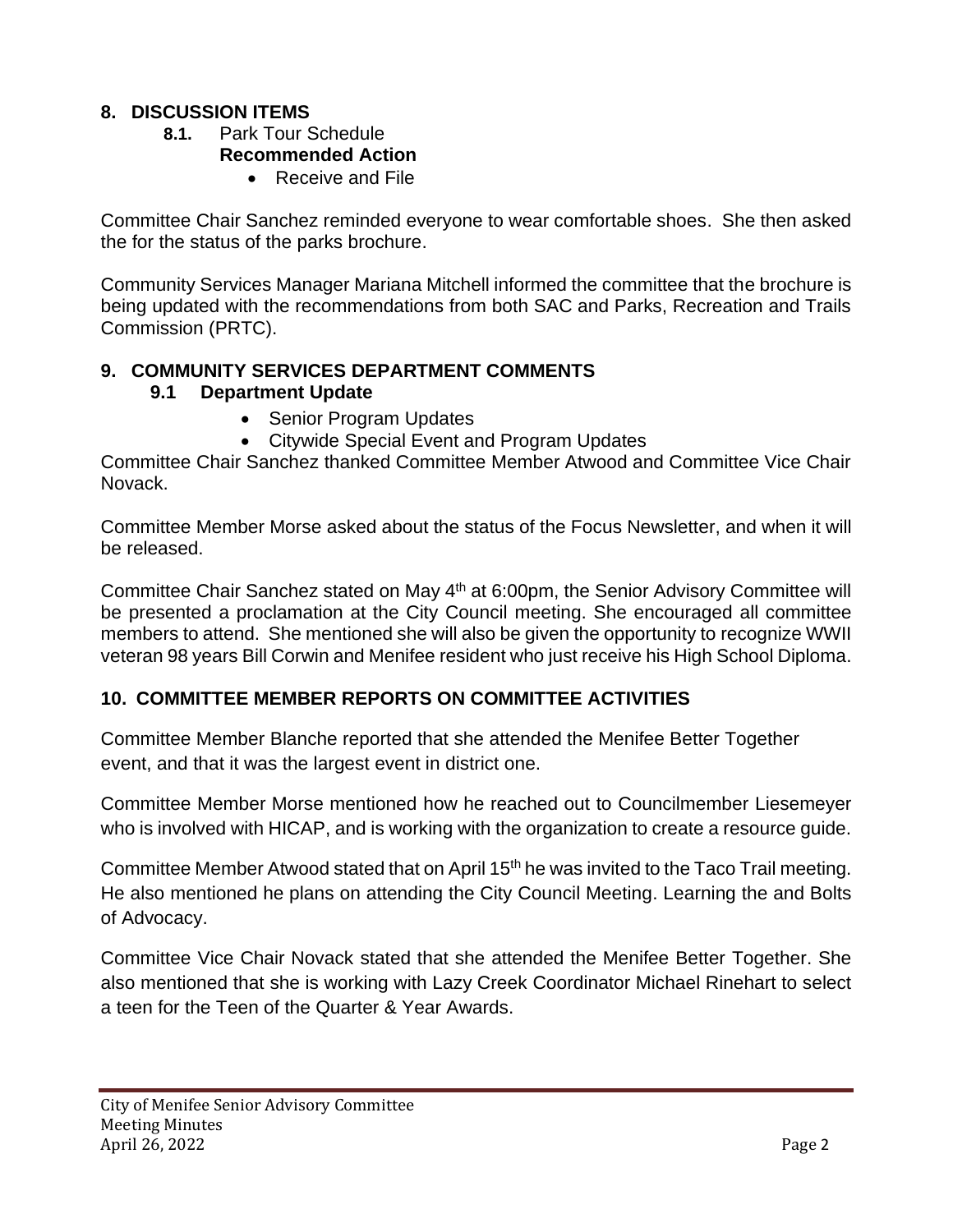Committee Chair Sanchez informed the committee that she has been involved with webinars that focus on housing, transportation, and mental health. Chair Sanchez asked when transportation will take place. Chair Sanchez stated that the Network of Care on the Office of Aging is great database resource. Chair Sanchez informed the committee of an incident that occurred at the Oasis, and that when calling 911 emergency they were directed to the County of San Diego. She learned that for faster emergency assistance we should call (951) 894-6530. She mentioned that State Senator Rosolicie Ochoa-Bogh will be attending the Health Fair.

### **11. FUTURE AGENDA REQUEST FROM COMMITTEE MEMBERS** Presentation Schedule

# **12. ADJOURNMENT**

Committee adjourned the meeting at 11:10 AM.

\_\_\_\_\_\_\_\_\_\_\_\_\_\_\_\_\_\_\_\_\_\_\_\_\_\_\_\_\_\_\_\_\_\_\_\_\_\_\_\_\_\_ Aisha Wilson, Community Services Coordinator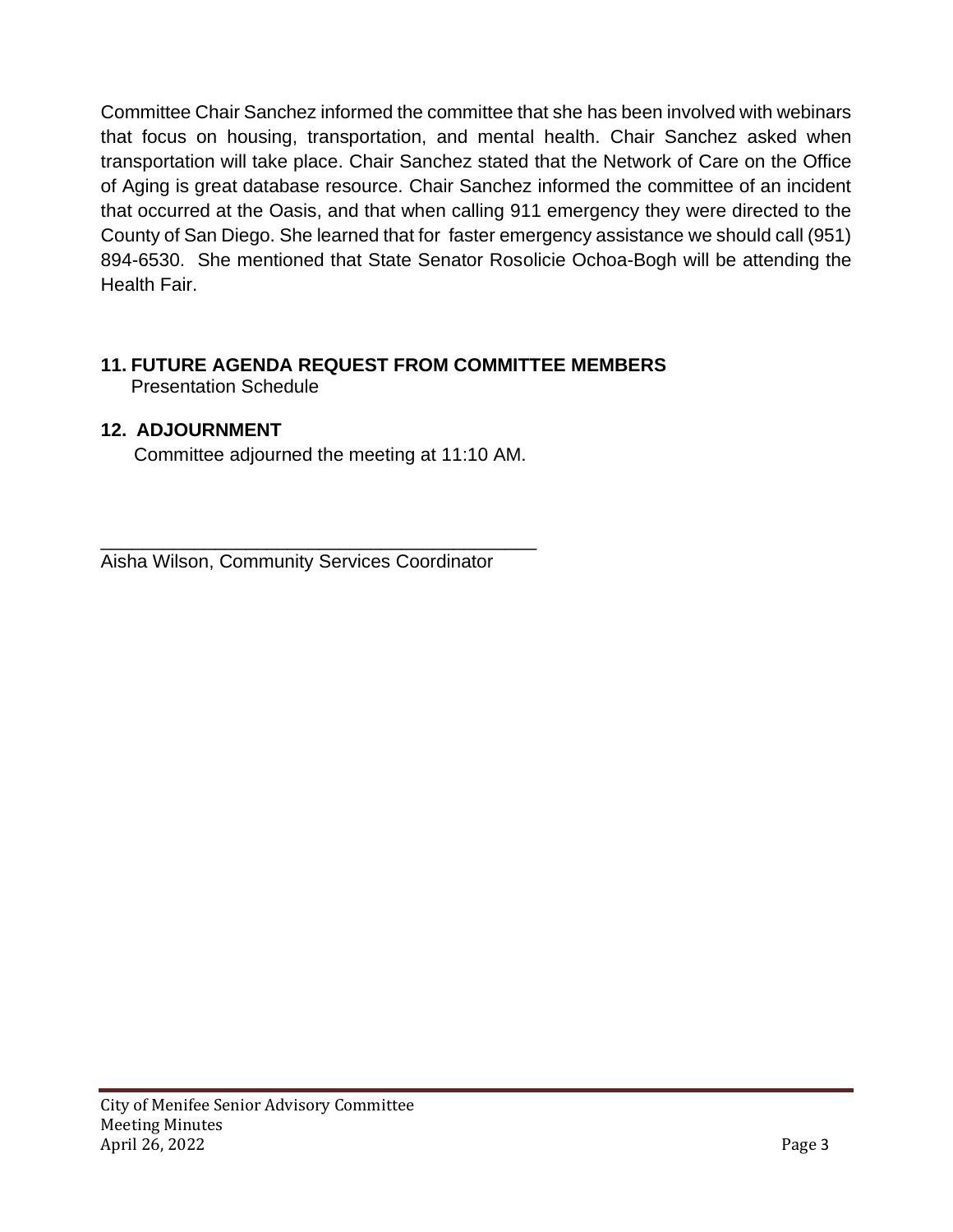CITY OF MENIFEE

| SUBJECT:             | Senior Expo and Health Fair Recap                |
|----------------------|--------------------------------------------------|
| <b>MEETING DATE:</b> | May 24, 2022                                     |
| TO:                  | Committee Chair and Committee Members            |
| <b>PREPARED BY:</b>  | Aisha Wilson, Community Services Coordinator     |
| <b>REVIEWED BY:</b>  | Cynthia Morquecho, Community Services Supervisor |
| <b>APPROVED BY:</b>  | Mariana Mitchell, Community Services Manager     |

### **RECOMMENDED ACTION**

Discuss and provide feedback on the 2022 Senior Expo and Health Fair

### **DISCUSSION**

During the 2016 strategic planning meeting, the Senior Advisory Committee (SAC) proposed an annual Senior Expo and Health Fair where senior residents and their families can have a centralized location to attain senior related resources. Each year staff works with SAC members to plan this event. Staff will provide an overview of the Senior Health and Wellness Fair held at the Central Park on Saturday, May 7, 2022. SAC members will provide feedback from Senior Expo and Health Fair including successes, opportunities, and modifications they would like to see implemented at the 2023 Senior Expo and Health Fair.

# **FISCAL IMPACT**

NONE

# **ATTACHMENTS**

Senior Expo and Health Fair Recap Report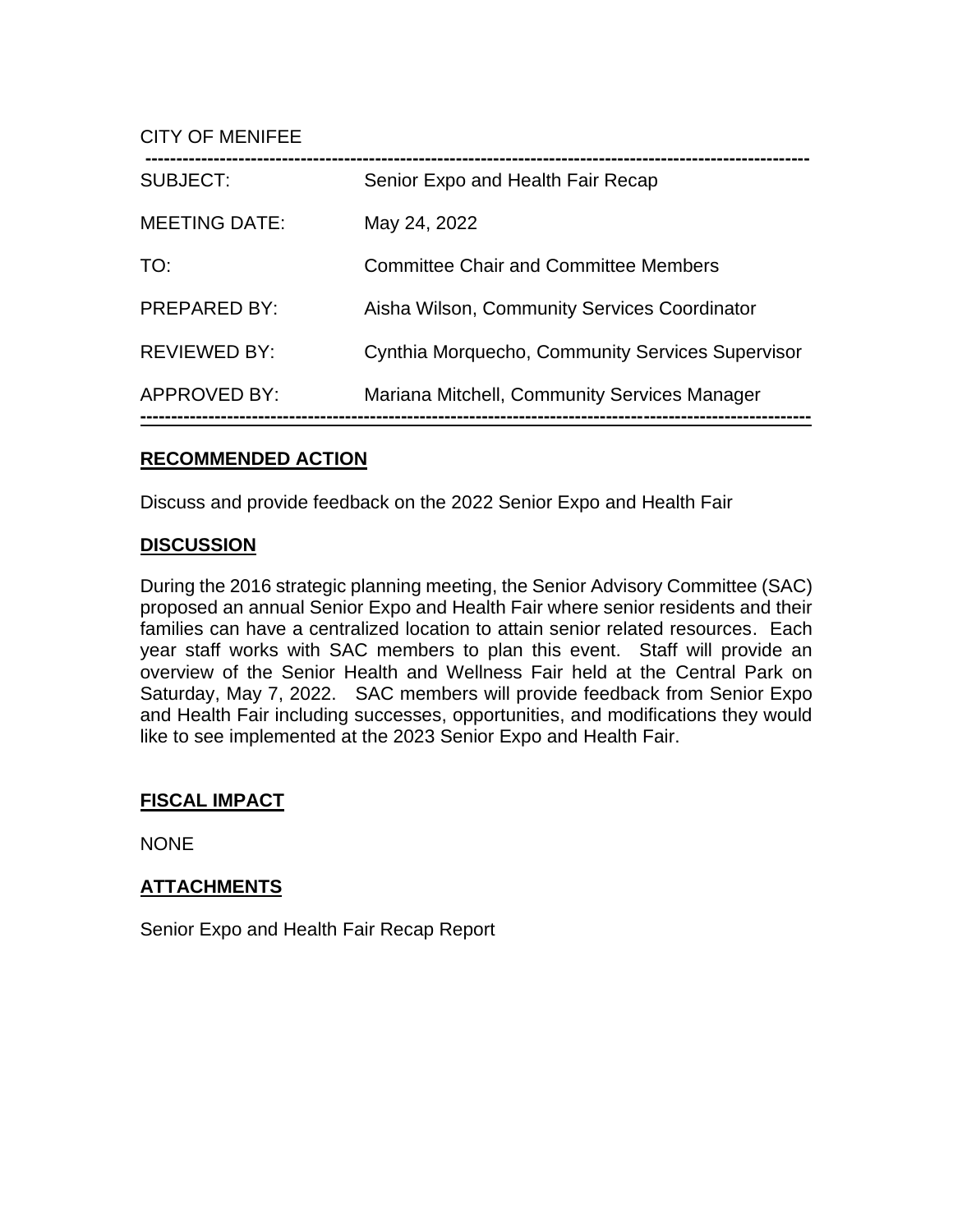# **Senior Health and Wellness Fair Wrap-Up Report 2022**

#### **Overview:**

The Senior Expo and Health Fair at Central Park was held on Monday, May 7, 2022 from 9:00am to 1:00pm. There were over 300 seniors in attendance that visited over 40 vendors. Vendors that participated in this event provide senior related information on medical, financial, assisted living, senior services, and nutrition. Free health screenings such as blood pressure and balance test were available to everyone. This year the event was relocated from the Kay Ceniceros Senior Center to a park centrally located in the city and offered live entertainment and food throughout the event. The relocation allowed ample parking and shuttle services to and from the overflow parking area.

Staff, volunteers, elected officials and Senior Advisory Committee members received positive comments on how well organized this event was. Sponsors this year were Evans Brown Mortuary, Menifee Interfaith and Miller Jones Mortuary and Crematory.

Verbal surveys with seniors included the following comments:

- *"This event seemed to have more vendors, and the vendors had better freebies this year!"*
- *"It was great to have live music"*
- *"I liked the variety of organization that are in attendance!"*
- *"This event is a one stop shop for resources!"*
- *"I am grateful that the City offers this event"*
- *"I liked the golf cart ride from the parking lot"*

### **Attendance:**

Approximately 300 in attendance 165 people attended the lunch

#### **Revenue (in kind dollar estimate from vendor)**

| <b>Vendor</b>                                | Type of         | <b>Estimated Amount</b> |
|----------------------------------------------|-----------------|-------------------------|
|                                              | <b>Donation</b> |                         |
| <b>Evans Brown Mortuary</b>                  | Monetary        | \$1,400.00              |
| Menifee Interfaith Community Service Council | Bottle waters   | \$600.00                |
| Miller Jones Mortuary and Crematory          | Chips           | \$500.00                |
|                                              | Total:          | \$2,500                 |

### **Areas of opportunity:**

Reduce the event by one hour and ending at 12:00pm Select a different date or day of the week